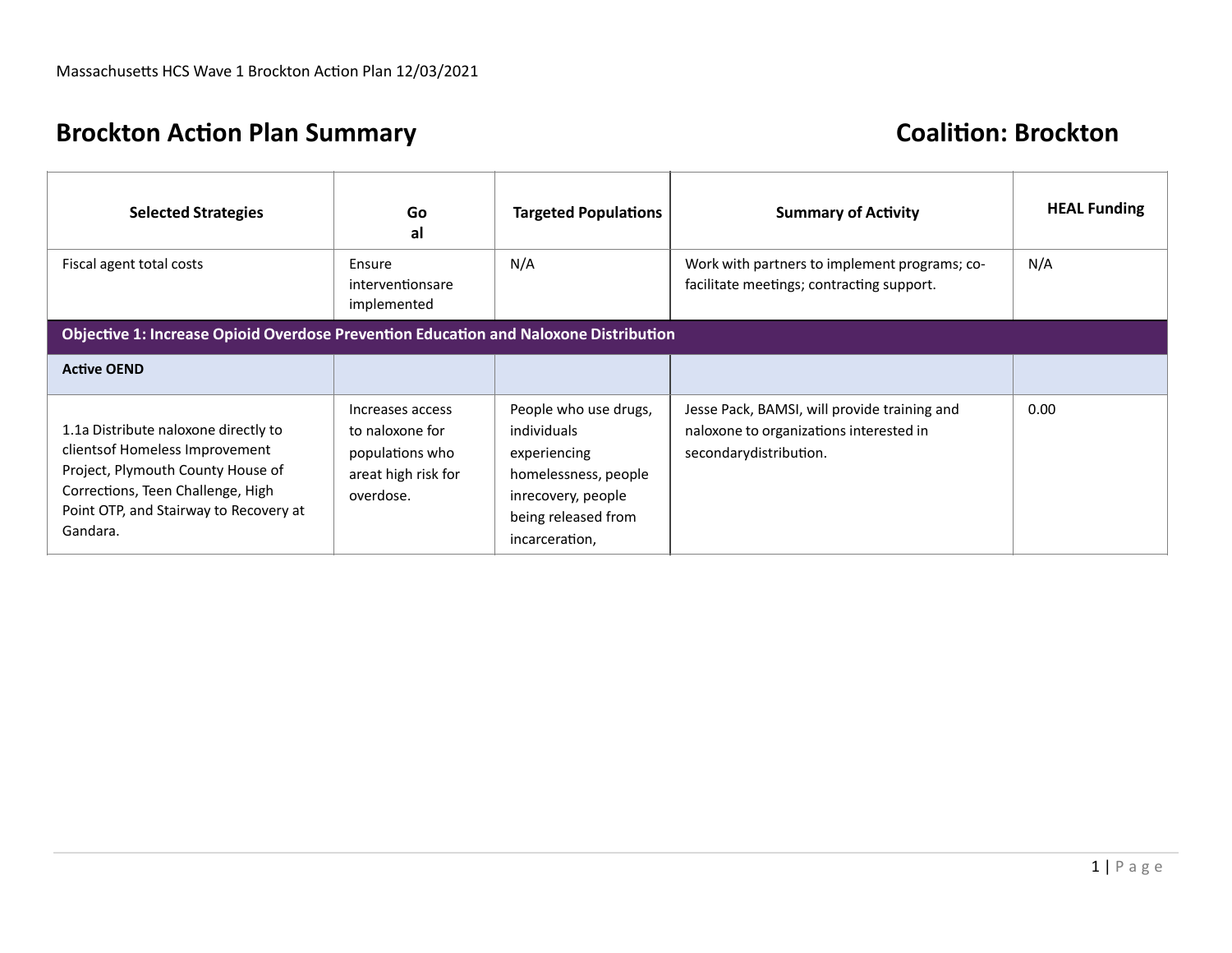| <u>1109 CC9 TTC9 Wave I DIOCKCON ACCION TIGHT IZTO9</u><br>1.1b Train peer leaders in secondary<br>naloxone distribution | Improve HIP's<br>ability to provide<br>culturally and<br>linguistically<br>intelligent<br>overdose<br>prevention (and<br>naloxone<br>distribution), case<br>management and<br>telehealth MOUD<br>services to specific<br>racial/cultural/<br>linguistic groups-<br>in other words,<br><b>HCS</b> special<br>populations<br>disproportionately<br>affected by<br>overdose death. | People who use drugs,<br>individuals<br>experiencing<br>homelessness, people<br>inrecovery, People<br>who inject drugs and<br>with co-occurring<br>conditions, non-<br>English speaking<br>populations | A series of focus groups with an education<br>component in November/December.<br>Judy Gustafson (HIP) will then identify engaged<br>leaders among the people who attend those<br>groups; train the leaders in active OEND; and<br>send the leaders back out into their<br>communities with education, resources, and<br>harm reduction materials under the guidance of<br>a HIP staff member.<br>Funding for PT organizer position; focus groups,<br>stipends for peer leaders | \$27,506 (rollover<br>funding) |
|--------------------------------------------------------------------------------------------------------------------------|---------------------------------------------------------------------------------------------------------------------------------------------------------------------------------------------------------------------------------------------------------------------------------------------------------------------------------------------------------------------------------|--------------------------------------------------------------------------------------------------------------------------------------------------------------------------------------------------------|--------------------------------------------------------------------------------------------------------------------------------------------------------------------------------------------------------------------------------------------------------------------------------------------------------------------------------------------------------------------------------------------------------------------------------------------------------------------------------|--------------------------------|
| <b>Passive OEND</b>                                                                                                      |                                                                                                                                                                                                                                                                                                                                                                                 |                                                                                                                                                                                                        |                                                                                                                                                                                                                                                                                                                                                                                                                                                                                |                                |
| 1.2 Put stickers on all syringes for sale<br>thatsays the pharmacy also sells<br>naloxone.                               | Goal to reduce<br>stigmaabout<br>persons with opioid<br>use disorder in<br>order to improve<br>pharmacy<br>distributionof<br>naloxone.                                                                                                                                                                                                                                          | People who inject drugs                                                                                                                                                                                | Start with 1000 stickers to place on syringes being<br>sold at pharmacies, sticker to include picture of<br>naloxone, 5 languages:<br>English<br>Haitian Creole<br>Cape Verdean Creole<br>Portuguese<br>Spanish                                                                                                                                                                                                                                                                | \$600.00                       |
| <b>Never Use Alone</b>                                                                                                   |                                                                                                                                                                                                                                                                                                                                                                                 |                                                                                                                                                                                                        |                                                                                                                                                                                                                                                                                                                                                                                                                                                                                |                                |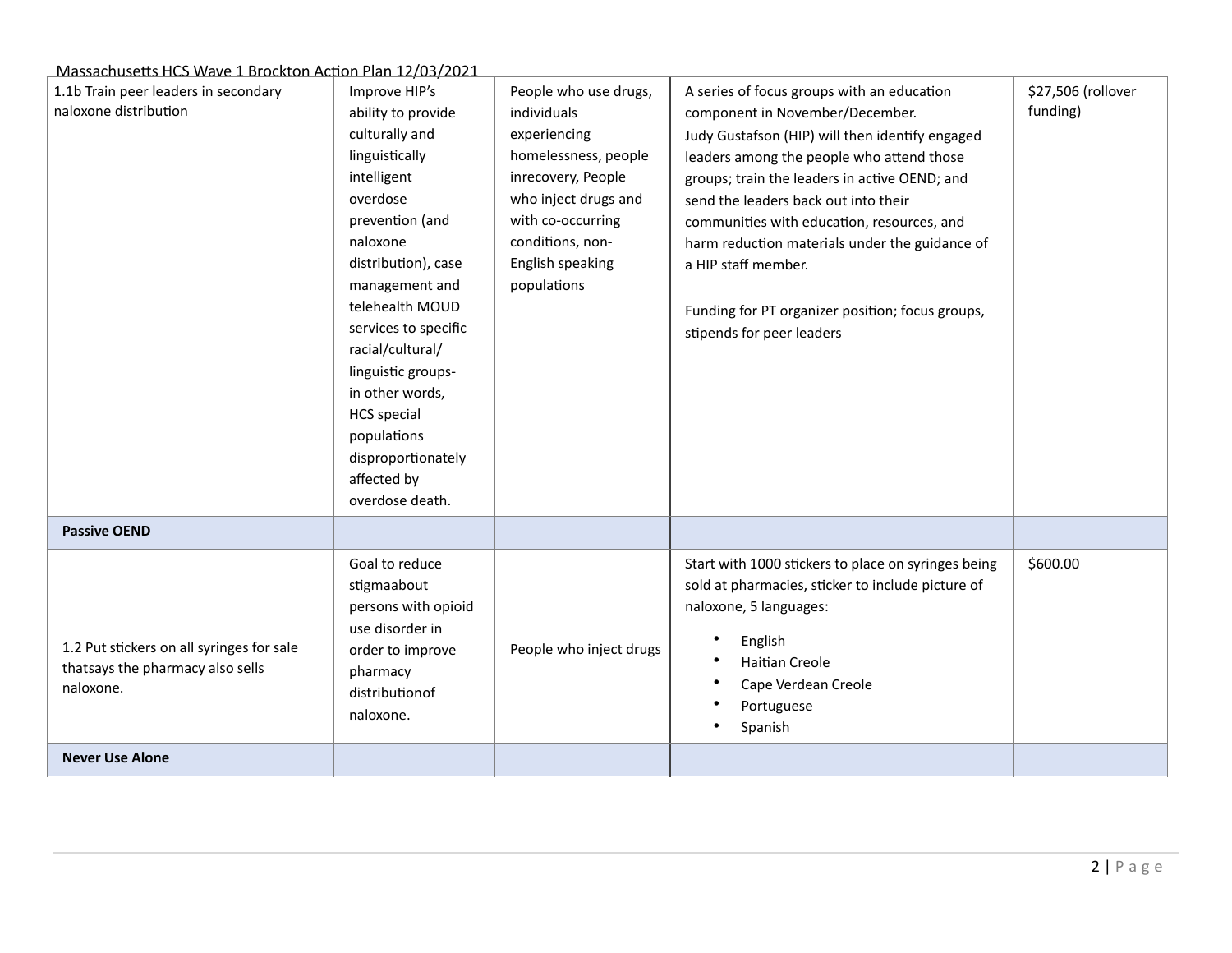| 1.4 Promote Never Use Alone widely<br>inBrockton. | Goal to promote<br>harmreduction and<br>supportpeople who<br>actively use drugs. | People who inject drugs | Promote by printing stickers and engaging various<br>organizations in Brockton. | 0.00 (free service;<br>promotion<br>materialspaid<br>through<br>communications |
|---------------------------------------------------|----------------------------------------------------------------------------------|-------------------------|---------------------------------------------------------------------------------|--------------------------------------------------------------------------------|
|---------------------------------------------------|----------------------------------------------------------------------------------|-------------------------|---------------------------------------------------------------------------------|--------------------------------------------------------------------------------|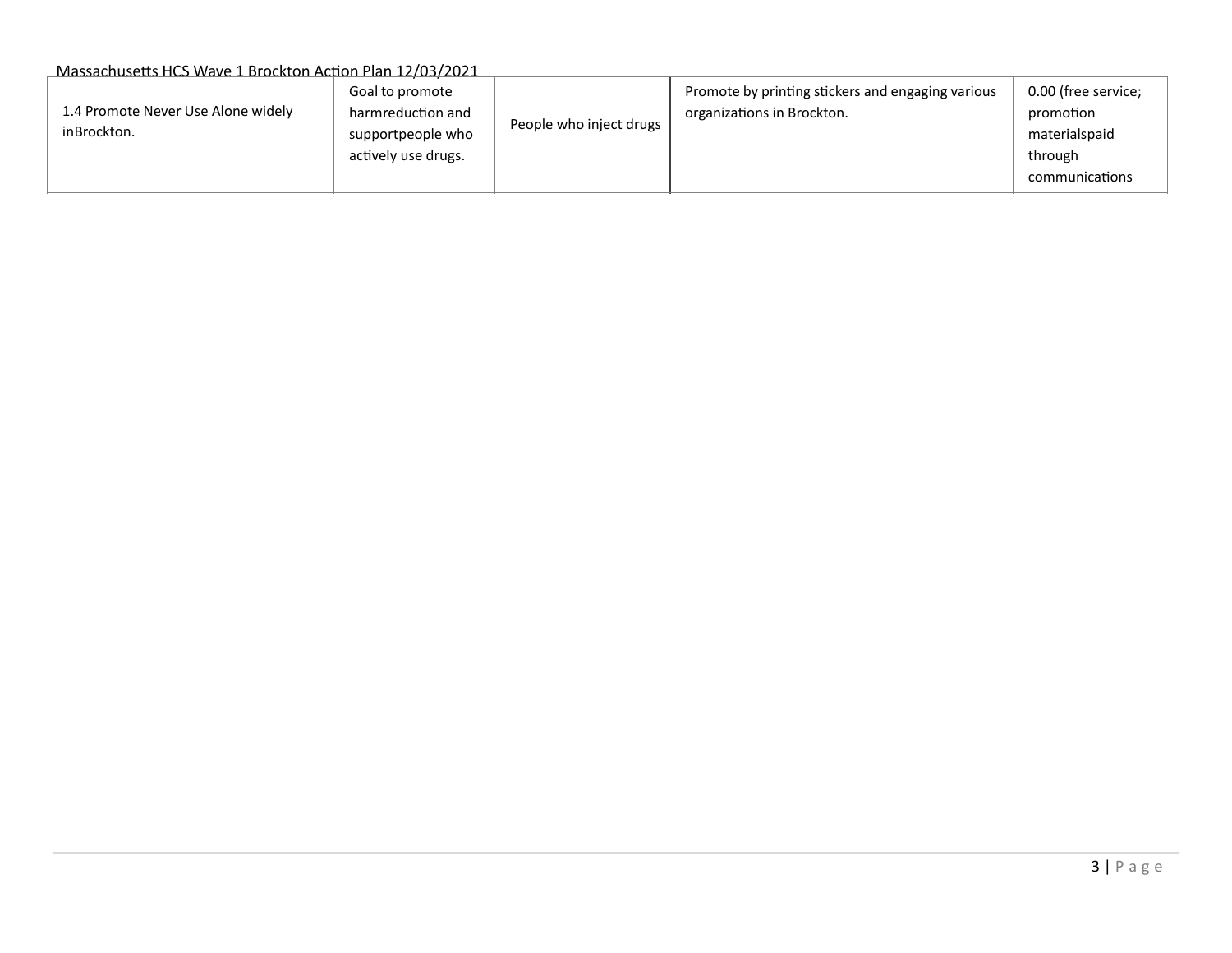| <u>WR338CHUSCIUS TICJ WUWC I DIOCKION ACTION FRIH IZJOJIZOZI</u>                                   |                                                         |                                                                                                                                                                                                        |                                                                                                                                                                                                                                                                                                                              | funding $-$ see<br>communicatio<br>nsplan) |  |
|----------------------------------------------------------------------------------------------------|---------------------------------------------------------|--------------------------------------------------------------------------------------------------------------------------------------------------------------------------------------------------------|------------------------------------------------------------------------------------------------------------------------------------------------------------------------------------------------------------------------------------------------------------------------------------------------------------------------------|--------------------------------------------|--|
| Objective 2: Outreach and Delivery of Medications for Opioid Use Disorder to High-Risk Populations |                                                         |                                                                                                                                                                                                        |                                                                                                                                                                                                                                                                                                                              |                                            |  |
| 2.1a Expand office based addiction<br>treatment (OBAT) at Signature<br><b>HealthCare</b>           | Expand access to<br>office based<br>addictiontreatment. | People with opioid use<br>disorder, people who<br>use opioids, and/or<br>are at risk of opioid-<br>related overdose;<br>people presenting in<br>emergency<br>department/hospital<br>with opioid issues | Increase access to office based addition<br>treatment (OBAT) services in the community by<br>increasing treatment capacity (including urgent<br>access) and linkages to care from hospital/<br>emergency department. Includes nurse, 1.5<br>recovery coaches, provider time, and medical<br>assistant to expand OBAT access. | \$159,835/<br>year                         |  |
| <b>Expand MOUD Treatment</b>                                                                       |                                                         |                                                                                                                                                                                                        |                                                                                                                                                                                                                                                                                                                              |                                            |  |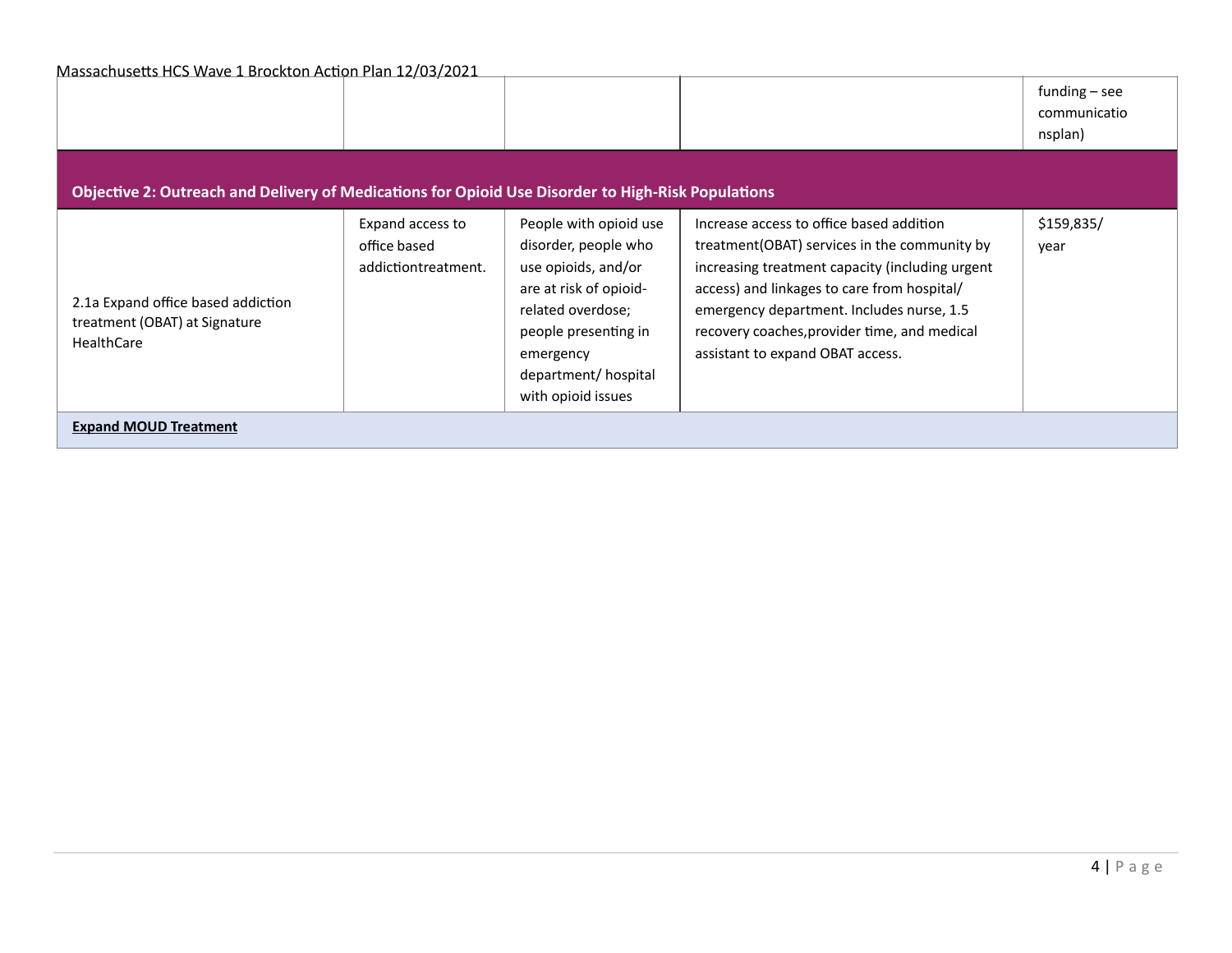| 2.1b Brockton Neighborhood Health<br>Center operates a mobile medical<br>careunit. | Expand<br>Medication<br>Treatment<br>(buprenorphine)<br>andharm<br>reduction services. | Individuals<br>experiencing<br>homelessness; people<br>who inject drugs;<br>Non-English speaking<br>populations<br>(specifically Cape<br>Verdean Creole<br>speaking individuals) | Medication treatment, including, but not limited<br>to, buprenorphine, naltrexone, and<br>acamprosate. Harm Reduction Services including<br>syringe distribution and collection (provided by<br>BAMSI), drug checking, wound care, safe use<br>supplies, education, naloxone distribution, and<br>overdose prevention training. Testing for<br>infectious diseasesincluding HIV, hepatitis, STIs,<br>and tuberculosis with the goal of providing<br>treatment (including PrEP, PEP) or linkage into<br>BNHC's Infectious Disease Program. Wound care<br>and soft tissue care to prevent serious infection<br>and emergency department visits. Preventative<br>medicine includingimmunizations and blood<br>glucose screenings.<br>Recovery coaching, drug and alcohol<br>counseling, and behavioral health support<br>through linkage to BNHC's integrated and<br>outpatient services.<br>Outreach to the target population on the<br>streets, at the correctional facility, library, local<br>drop-in<br>centers, and other locations. Linkage to social | \$450,000.00<br>\$32,441.03<br>(0.9FTE CHW- new<br>Fall 2021)<br>$+ $100,000$<br>extension funding<br>for mobile unit staff<br>Total= \$582,441.03 |
|------------------------------------------------------------------------------------|----------------------------------------------------------------------------------------|----------------------------------------------------------------------------------------------------------------------------------------------------------------------------------|-----------------------------------------------------------------------------------------------------------------------------------------------------------------------------------------------------------------------------------------------------------------------------------------------------------------------------------------------------------------------------------------------------------------------------------------------------------------------------------------------------------------------------------------------------------------------------------------------------------------------------------------------------------------------------------------------------------------------------------------------------------------------------------------------------------------------------------------------------------------------------------------------------------------------------------------------------------------------------------------------------------------------------------------------------------|----------------------------------------------------------------------------------------------------------------------------------------------------|
|------------------------------------------------------------------------------------|----------------------------------------------------------------------------------------|----------------------------------------------------------------------------------------------------------------------------------------------------------------------------------|-----------------------------------------------------------------------------------------------------------------------------------------------------------------------------------------------------------------------------------------------------------------------------------------------------------------------------------------------------------------------------------------------------------------------------------------------------------------------------------------------------------------------------------------------------------------------------------------------------------------------------------------------------------------------------------------------------------------------------------------------------------------------------------------------------------------------------------------------------------------------------------------------------------------------------------------------------------------------------------------------------------------------------------------------------------|----------------------------------------------------------------------------------------------------------------------------------------------------|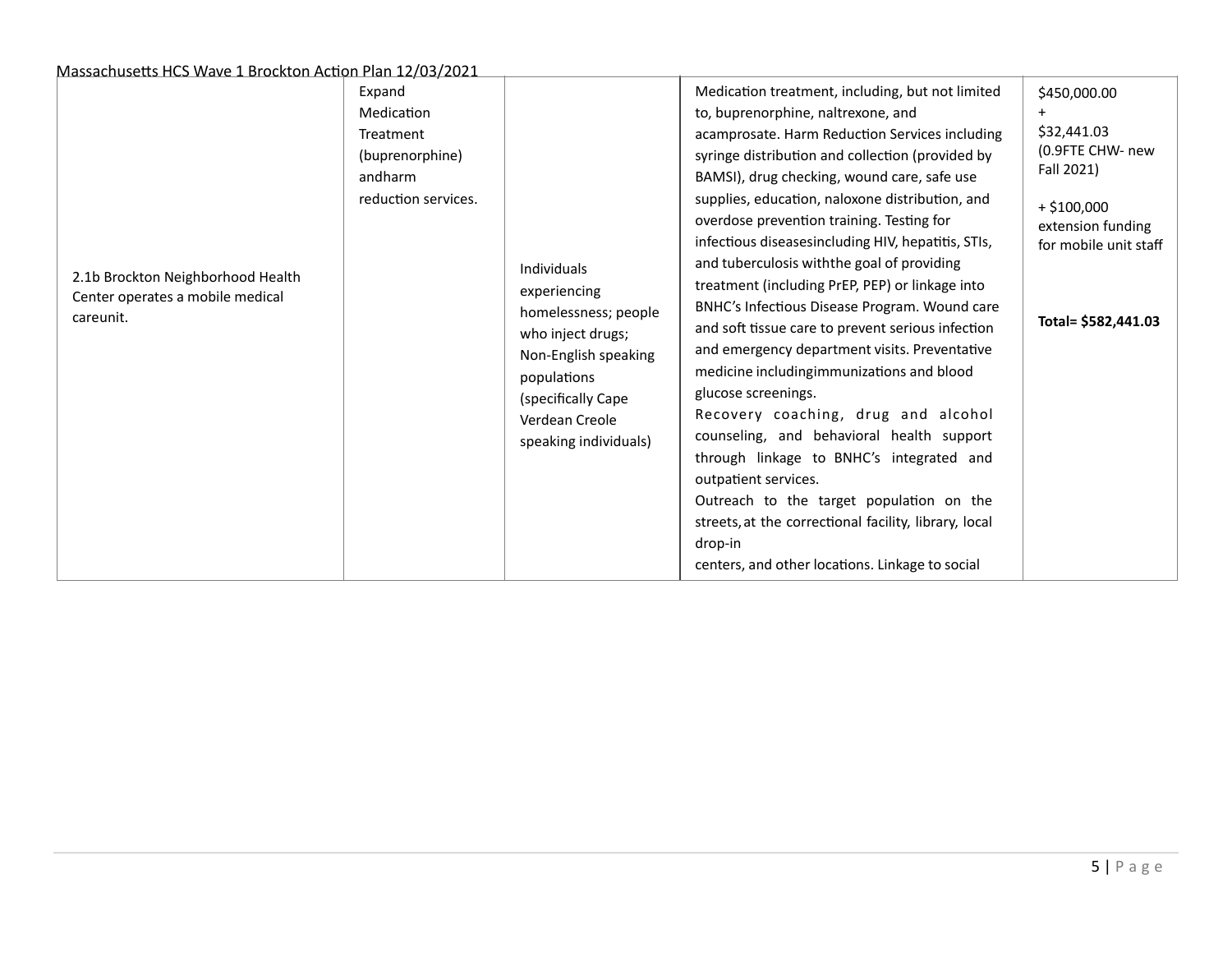|                                                                                                                                                                                                                                                       |                                                                                                                                              |                                                                | services and treatment, including assistance<br>with re-entry from the correctional system; For<br>pregnant and parenting women, linkage to<br>BNHC'sMoms Do Care program for wrap-around<br>support;                                                                                                                                                                                                                                                                                                                                                                                                                            |                                                                             |
|-------------------------------------------------------------------------------------------------------------------------------------------------------------------------------------------------------------------------------------------------------|----------------------------------------------------------------------------------------------------------------------------------------------|----------------------------------------------------------------|----------------------------------------------------------------------------------------------------------------------------------------------------------------------------------------------------------------------------------------------------------------------------------------------------------------------------------------------------------------------------------------------------------------------------------------------------------------------------------------------------------------------------------------------------------------------------------------------------------------------------------|-----------------------------------------------------------------------------|
|                                                                                                                                                                                                                                                       |                                                                                                                                              |                                                                | Approved Modification (10/2021):<br>0.9 FTE Cape Verdean Speaking CHW<br>This modification will improve the mobile unit's<br>ability to reach HCS-defined special and high-risk<br>population, specifically Cape Verdean<br>Brocktonians who use substances and are<br>disproportionately affected by overdose deaths<br>and face a rising rate of overdose death.                                                                                                                                                                                                                                                               |                                                                             |
| 2.1c Telemedicine at the BAMSI COPE<br>Center and Champion Plan, includes<br>funding for intensive case manager to<br>linkpeople to harm reduction and<br>medicationtreatment services, linking<br>among new programs being launched<br>through HEAL. | Expand<br>medication<br>treatment and<br>othermedical<br>services.<br>Increase retention<br>by better supporting<br>people who use<br>drugs. | People who inject<br>drugsand with co-<br>occurring conditions | BNHC would provide telehealth medical services.<br>Case manager at COPE Center and Champion<br>Plan would facilitate patient access to telehealth,<br>through physical space, technology needs, and<br>casemanagement to register patients with the<br>health center. Provide linkage to community-<br>based primary, specialty and behavioral health<br>including MOUD, provide supported referrals<br>with a warm hand-off to treatment. Linkages to<br>recovery support such as recovery coaches and<br>warm handoff to recovery centers. Linkage to the<br>harm reduction services offered to the COPE in<br>Champion Plans. | $81,582.40 +$<br>\$3500 for<br>telemedicine<br>provided from<br><b>BNHC</b> |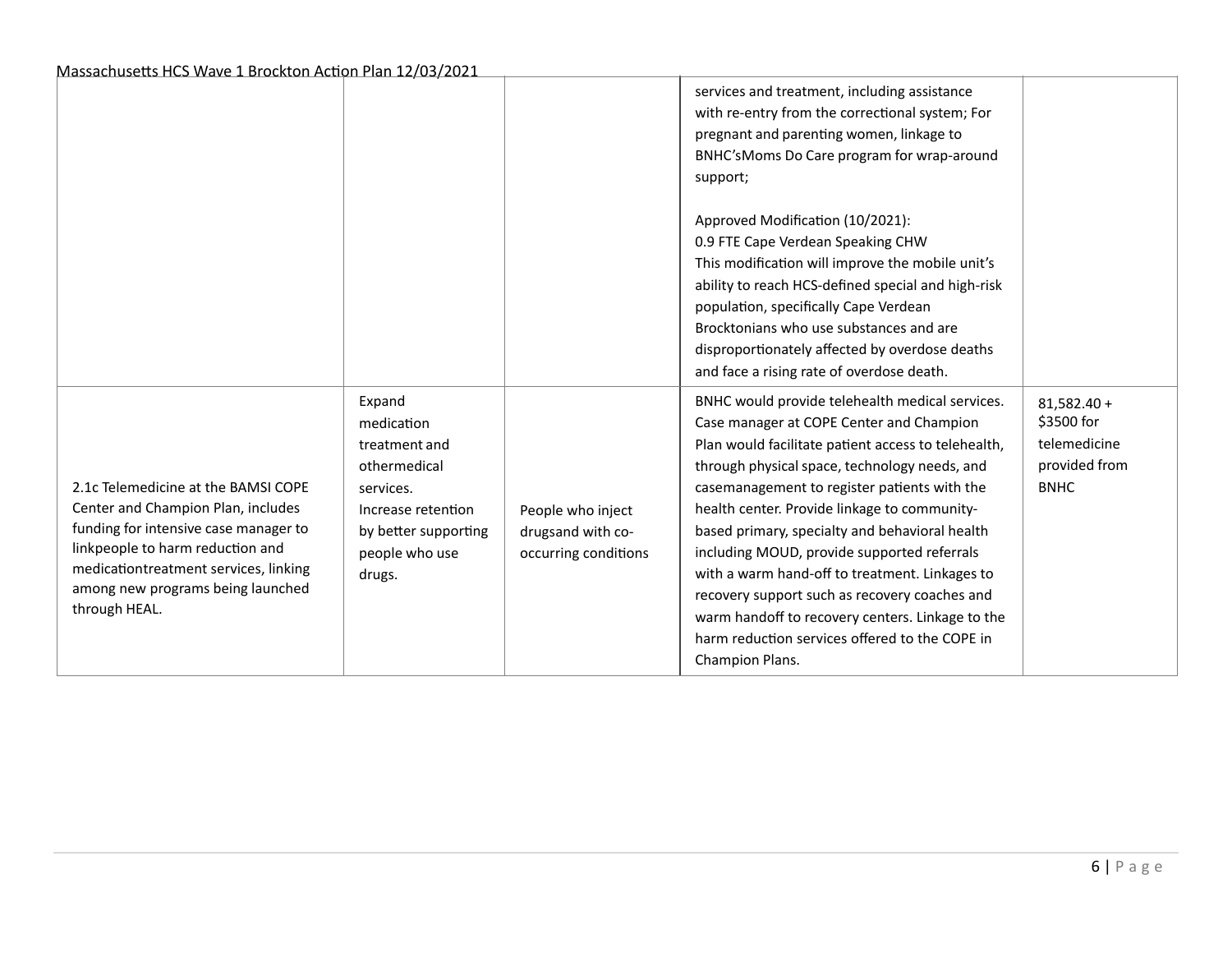| 2.1 d Telemedicine at Homeless<br>Improvement Project, includes funding<br>forstaff time and case management | Expand medication<br>treatment and<br>other services. Help<br>individuals<br>experiencing<br>homelessness get<br>started on<br>medication<br>treatment and to<br>helpthem remain<br>engagedin<br>medication<br>treatment. | People who inject<br>drugs;people<br>experiencing<br>homelessness | BNHC would provide telehealth medical services.<br>HIP would facilitate patient access to telehealth,<br>through physical space, technology needs, and<br>case Zamt to register patients with the health<br>center. Case manager would take care of setting<br>people (mainly individuals experiencing<br>homelessness) up with insurance, housing,<br>disability paperwork, other community benefits.<br>Homeless ImprovementProject report on how<br>many clients are getting connected to services<br>and staying engaged in treatment. Case manager<br>would collaborate with various agencies in<br>Brockton about specific clients' needs. | $101,225+$<br>\$3500 for<br>telemedicine<br>provided from<br><b>BNHC</b> (includes<br>\$18,720 extension<br>funding for case<br>managers) |
|--------------------------------------------------------------------------------------------------------------|---------------------------------------------------------------------------------------------------------------------------------------------------------------------------------------------------------------------------|-------------------------------------------------------------------|--------------------------------------------------------------------------------------------------------------------------------------------------------------------------------------------------------------------------------------------------------------------------------------------------------------------------------------------------------------------------------------------------------------------------------------------------------------------------------------------------------------------------------------------------------------------------------------------------------------------------------------------------|-------------------------------------------------------------------------------------------------------------------------------------------|
|--------------------------------------------------------------------------------------------------------------|---------------------------------------------------------------------------------------------------------------------------------------------------------------------------------------------------------------------------|-------------------------------------------------------------------|--------------------------------------------------------------------------------------------------------------------------------------------------------------------------------------------------------------------------------------------------------------------------------------------------------------------------------------------------------------------------------------------------------------------------------------------------------------------------------------------------------------------------------------------------------------------------------------------------------------------------------------------------|-------------------------------------------------------------------------------------------------------------------------------------------|

| 2.1e Increase capacity to offer<br>medicationtreatment and clinical<br>services to non-English speaking<br>patients                                                                              | Expand to more<br>effectively treat<br>non-English<br>speaking patients.   | Non-English<br>speakingindividuals | Set aside funding for medical centers interested<br>in increasing clinical language capacity. Fund<br>training on Substance Use 101 for clinical<br>interpreters.                                                                | \$1,000.00  |
|--------------------------------------------------------------------------------------------------------------------------------------------------------------------------------------------------|----------------------------------------------------------------------------|------------------------------------|----------------------------------------------------------------------------------------------------------------------------------------------------------------------------------------------------------------------------------|-------------|
| 2.1 f Increase Teen Challenge CSS<br>capacityto accept more clients by<br>providing the program with extra<br>nursing to assist in the continuum of care<br>that will be needed for each client. | Support the<br>continuum of care<br>that will be needed<br>foreach client. | People in recovery                 | Increased nursing hours to provide wraparound<br>services by helping clients who are on<br>medicationfor opioid use disorder, including<br>methadone.<br>Expand partnerships for referrals with Brockton<br>based organizations. | \$45,000.00 |
| Linkage to services                                                                                                                                                                              |                                                                            |                                    |                                                                                                                                                                                                                                  |             |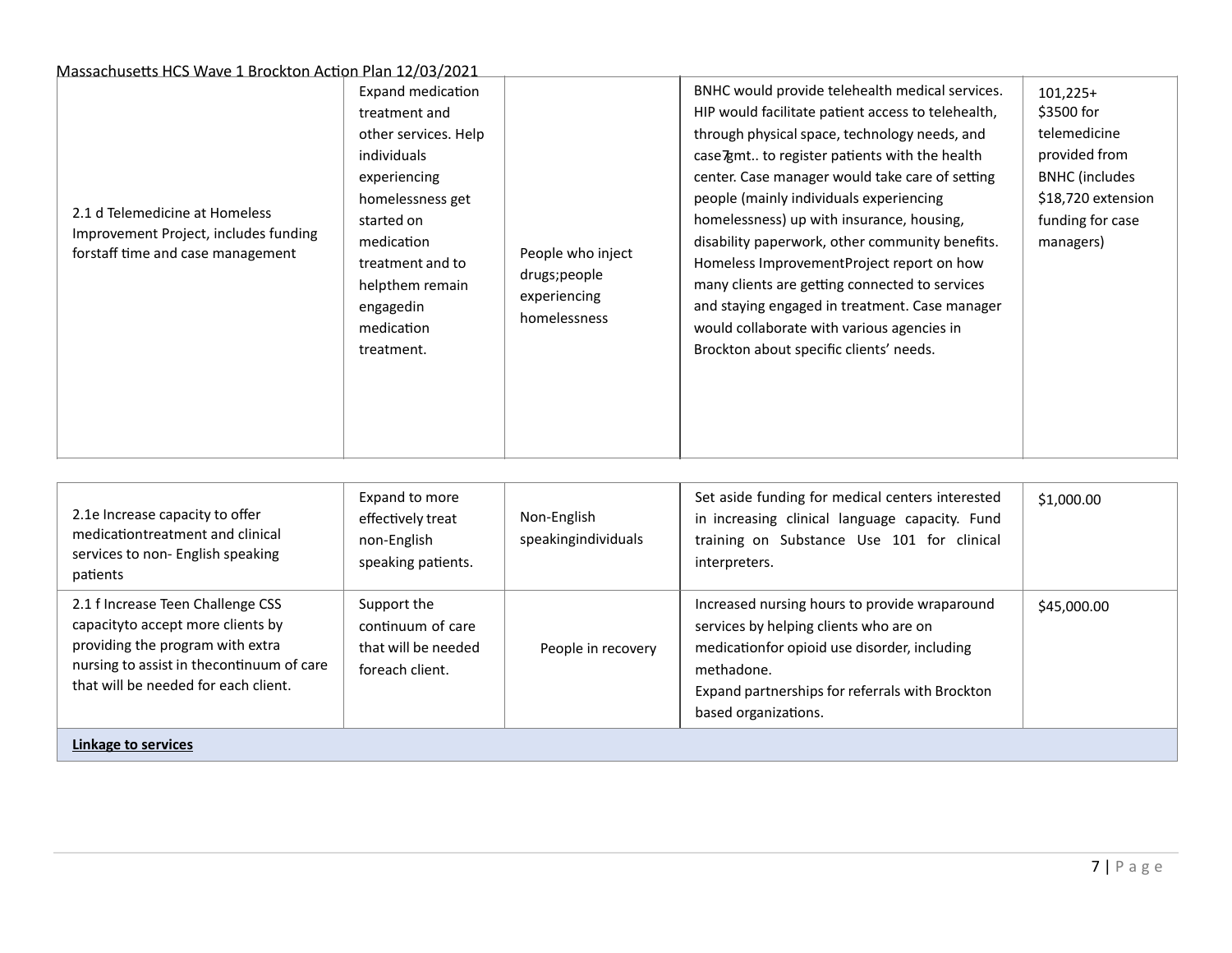| 2.2a Fund staff position through<br>PCO (Plymouth County Outreach) to<br>link incarcerated individuals to<br>medicationtreatment services upon<br>release. | Provide at risk<br>individuals releasing<br>from incarceration<br>with naloxone and<br>appointments for<br>medication<br>treatment.Provide<br>transportationas<br>needed.                                                  | Individuals<br>post<br>incarceration                                       | Create a position at Plymouth County<br>CorrectionalFacility to fill gap between leaving<br>incarceration and returning home in order to<br>support recovery and lower risk of overdose<br>after incarceration.<br>Person would help with linkages to<br>medicationtreatment post-incarceration.<br>Cost to be split between Brockton &<br>Plymouth Coalitions. | \$27,500-Half-time<br>salary; split<br>between Brockton<br>& Plymouth<br>Coalitions until<br>PCO took over and<br>it is now funded<br>by their grant in<br>Jan. 2022. |  |
|------------------------------------------------------------------------------------------------------------------------------------------------------------|----------------------------------------------------------------------------------------------------------------------------------------------------------------------------------------------------------------------------|----------------------------------------------------------------------------|-----------------------------------------------------------------------------------------------------------------------------------------------------------------------------------------------------------------------------------------------------------------------------------------------------------------------------------------------------------------|-----------------------------------------------------------------------------------------------------------------------------------------------------------------------|--|
| 2.2b Launch addiction consult<br>services(ACS) at Signature Hospital.                                                                                      | Increase number of<br>people initiated on<br>medication; ensure<br>continuum of care<br>for people with<br>opioid usedisorder.<br>There is currently no<br>addiction consult<br>service at either<br>hospital in Brockton. | Individuals with<br>prioroverdose<br>and/or co-<br>occurring<br>conditions | Initially run by nurse practitioner with the<br>supervising physician and the service should<br>beexpanded as needed.<br>Signature Hospital: Leaders Michael Dern,<br>GraceKooper, Henry Grazioso), would involve<br>collaborating with methadone clinics/OTPs on<br>direct admission process. Provide a "beyond<br>thewaiver" training to hospitalists.        | \$125,000.00 for<br>startup costs<br>theninsurance<br>reimbursable                                                                                                    |  |
|                                                                                                                                                            |                                                                                                                                                                                                                            |                                                                            |                                                                                                                                                                                                                                                                                                                                                                 |                                                                                                                                                                       |  |
|                                                                                                                                                            | <b>Treatment, Engagement, and Retention</b>                                                                                                                                                                                |                                                                            |                                                                                                                                                                                                                                                                                                                                                                 |                                                                                                                                                                       |  |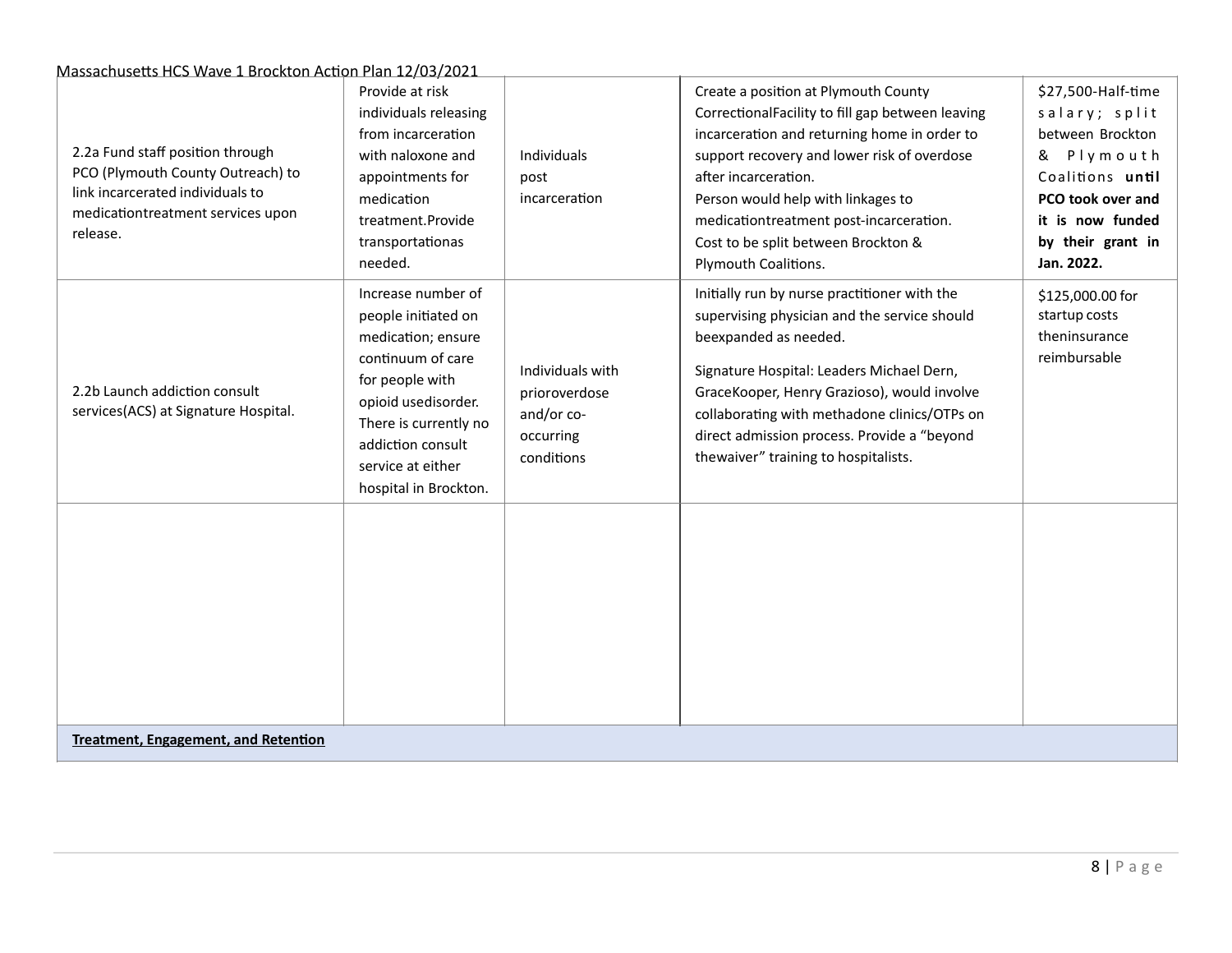| 2.3A Training for four (4) individuals<br>to become certified addiction<br>counselors through Latino Behavioral<br>Health Workforce Training Program<br>and Black Addiction Counselor<br>Education Program (BACE). | Increase number of<br>addiction<br>counselors to<br>increase treatment<br>system's capacity to<br>provide culturally<br>andlinguistically<br>competent services<br>toengage and retain<br>Latinx and Black<br>populations,<br>thereby addressing<br>health disparities<br>and their impact on<br>Latinx and Black<br>folks. | Non-English speaking<br>individuals &<br>minorities | Require Brockton residents only. Require that<br>individuals being trained are existing employees<br>oforganizations working with affected<br>populations inBrockton.<br>Dr. Haner Hernandez directs the Latino<br>Behavioral Health Workforce Training Program;<br>Dr. Della Blakedirects the Black Addiction<br>Counselor Education Program (BACE). | \$1,000.00 |
|--------------------------------------------------------------------------------------------------------------------------------------------------------------------------------------------------------------------|-----------------------------------------------------------------------------------------------------------------------------------------------------------------------------------------------------------------------------------------------------------------------------------------------------------------------------|-----------------------------------------------------|-------------------------------------------------------------------------------------------------------------------------------------------------------------------------------------------------------------------------------------------------------------------------------------------------------------------------------------------------------|------------|
|--------------------------------------------------------------------------------------------------------------------------------------------------------------------------------------------------------------------|-----------------------------------------------------------------------------------------------------------------------------------------------------------------------------------------------------------------------------------------------------------------------------------------------------------------------------|-----------------------------------------------------|-------------------------------------------------------------------------------------------------------------------------------------------------------------------------------------------------------------------------------------------------------------------------------------------------------------------------------------------------------|------------|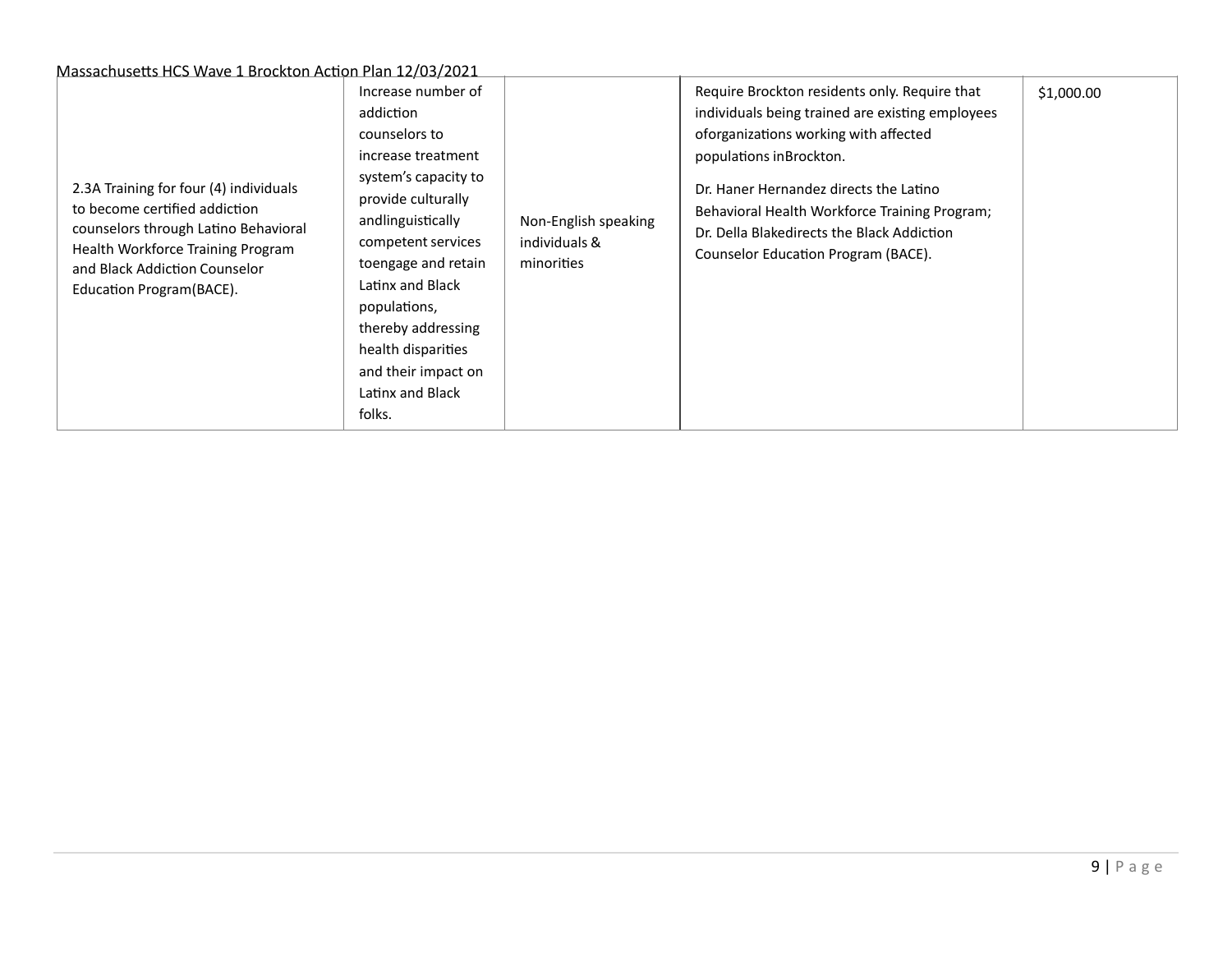| 2.3B Train religious leaders/pastors<br>(over160 in Brockton) on harm<br>reduction, naloxone, medications, etc. | Increase<br>engagement in<br>treatment because<br>people go to their<br>pastors for<br>guidance.<br>Information about<br>medication<br>treatmentand<br>trainings would be<br>provided. Purpose is<br>to educate pastors<br>so they can be<br>better informed to<br>better support<br>people who use<br>drugs. Will also<br>promote<br>teambuildingamong<br>pastors. Will<br>also reach non-<br>English | People who use<br>drugs; stigma issues;<br>non-English<br>speaking | Pastor Roberto Silveira and Marline Amedee<br>helping to bring together pastors in Brockton.<br>Will have initial meeting to inquire about what<br>the needs are. Based on discussion, schedule a<br>series of events (webinars, trainings) around<br>overdose education, naloxone, and medication<br>for opioid usedisorder, harm reduction,<br>addiction, stigma, HIV, and other topics. Could<br>involve Clergy Caucus, Brockton Interfaith<br>Community (BIC). | \$2,500.00 |
|-----------------------------------------------------------------------------------------------------------------|--------------------------------------------------------------------------------------------------------------------------------------------------------------------------------------------------------------------------------------------------------------------------------------------------------------------------------------------------------------------------------------------------------|--------------------------------------------------------------------|--------------------------------------------------------------------------------------------------------------------------------------------------------------------------------------------------------------------------------------------------------------------------------------------------------------------------------------------------------------------------------------------------------------------------------------------------------------------|------------|
|-----------------------------------------------------------------------------------------------------------------|--------------------------------------------------------------------------------------------------------------------------------------------------------------------------------------------------------------------------------------------------------------------------------------------------------------------------------------------------------------------------------------------------------|--------------------------------------------------------------------|--------------------------------------------------------------------------------------------------------------------------------------------------------------------------------------------------------------------------------------------------------------------------------------------------------------------------------------------------------------------------------------------------------------------------------------------------------------------|------------|

| speaking Haitian<br>andCape Verdean<br>communities. |  |  |
|-----------------------------------------------------|--|--|
|                                                     |  |  |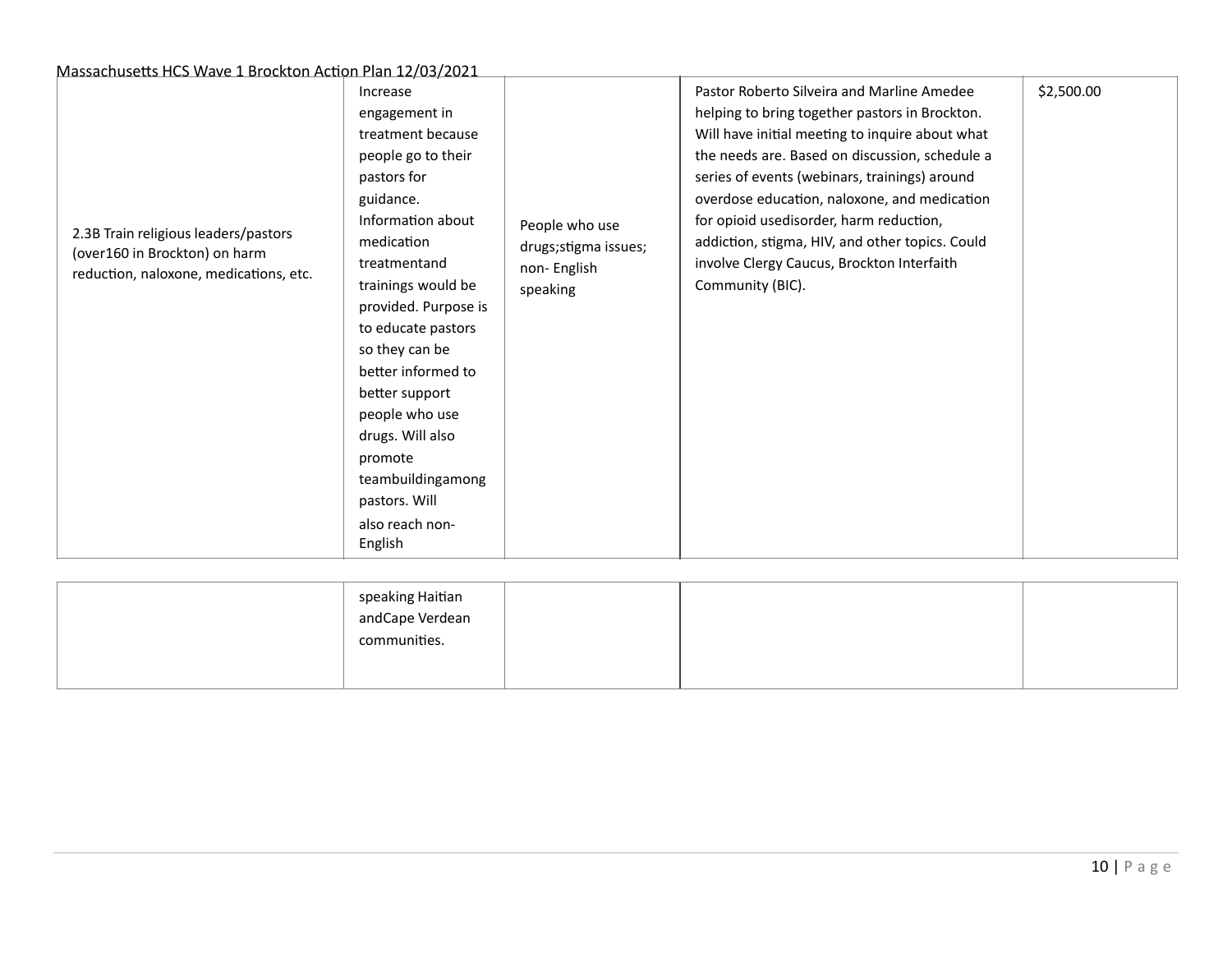| 2.3C Provide cell phones to patients<br>accessing methadone at High Point<br>OTP.                                                                                                                                                                                                                                                      | Increases flexibility<br>in counseling for<br>methadone<br>treatment; supports<br>retention in<br>treatmentvia<br>telemedicine. | People in recovery                              | High Point OTP to have a conversation when<br>givingpatients the phone about the expectations<br>of treatment and that they will only be provided<br>withone phone from the program. Ensure that<br>patientsreceiving phones have the greatest need<br>and that have expressed not having a phone is a<br>barrier to treatment during previous<br>interventions.                                                                                                                                                                                                                                                                                                                                                                                                                                                    | $$13,000.00+$<br>\$10,000 (transfer<br>from OTP bus pass<br>line because of cell<br>phone demand) =<br>\$23,000     |
|----------------------------------------------------------------------------------------------------------------------------------------------------------------------------------------------------------------------------------------------------------------------------------------------------------------------------------------|---------------------------------------------------------------------------------------------------------------------------------|-------------------------------------------------|---------------------------------------------------------------------------------------------------------------------------------------------------------------------------------------------------------------------------------------------------------------------------------------------------------------------------------------------------------------------------------------------------------------------------------------------------------------------------------------------------------------------------------------------------------------------------------------------------------------------------------------------------------------------------------------------------------------------------------------------------------------------------------------------------------------------|---------------------------------------------------------------------------------------------------------------------|
| 2.3 D Provide cell phones to<br>patientsaccessing methadone at<br>Habit OPCO                                                                                                                                                                                                                                                           | Increases flexibility<br>in counseling for<br>methadone<br>treatment; supports<br>retention in<br>treatmentvia<br>telemedicine. | People in recovery                              | Habit OPCO to have a conversation when giving<br>patients the phone about the expectations of<br>treatment and that they will only be provided with<br>one phone from the program. Ensure that patients<br>receiving phones have the greatest need and that<br>have expressed not having a phone is a barrier to<br>treatment during previous interventions.                                                                                                                                                                                                                                                                                                                                                                                                                                                        | \$11,000.00+<br>\$10,000 (transfer<br>from OTP bus pass<br>line because of cell<br>phone demand)<br>$= $21,000$     |
| 2.3 E Improve transportation availability<br>to individuals accessing medication that<br>are leaving the Plymouth House of<br>Corrections, the Brockton courts, and<br>getting to and from medication<br>treatmentappointments (for various<br>medical providers), including Teen<br>Challenge CSS rides to methadone<br>appointments. | Improve retention<br>intreatment.                                                                                               | People in recovery;<br>recently<br>incarcerated | Teen Challenge stands up a transportation<br>programthat provides rides as well as distributes<br>naloxone to passengers. Teen Challenge work<br>with PT1 to start up for following year. Include<br>patient feedback forms. Program is for all<br>residents of Brockton. The Teen Challenge<br>Recovery Ride program (in partnership with the<br>Plymouth County House of Corrections, local<br>Brockton MOUD providers, local sober homes,<br>the Teen Challenge CSS program, and other<br>Brockton coalition partners), the Recovery Ride<br>will provide at least 25 rides per week to MOUD<br>appointments within the first three months of<br>the program, increasing to at least 50 rides per<br>week by six months, followed by an eventual goal<br>of increasing rides to 75 per week by December<br>2021. | \$173,000.00<br>+ \$11,944 rollover<br>funds for extending<br>driver salary through<br>6/2022<br>Total = $$184,944$ |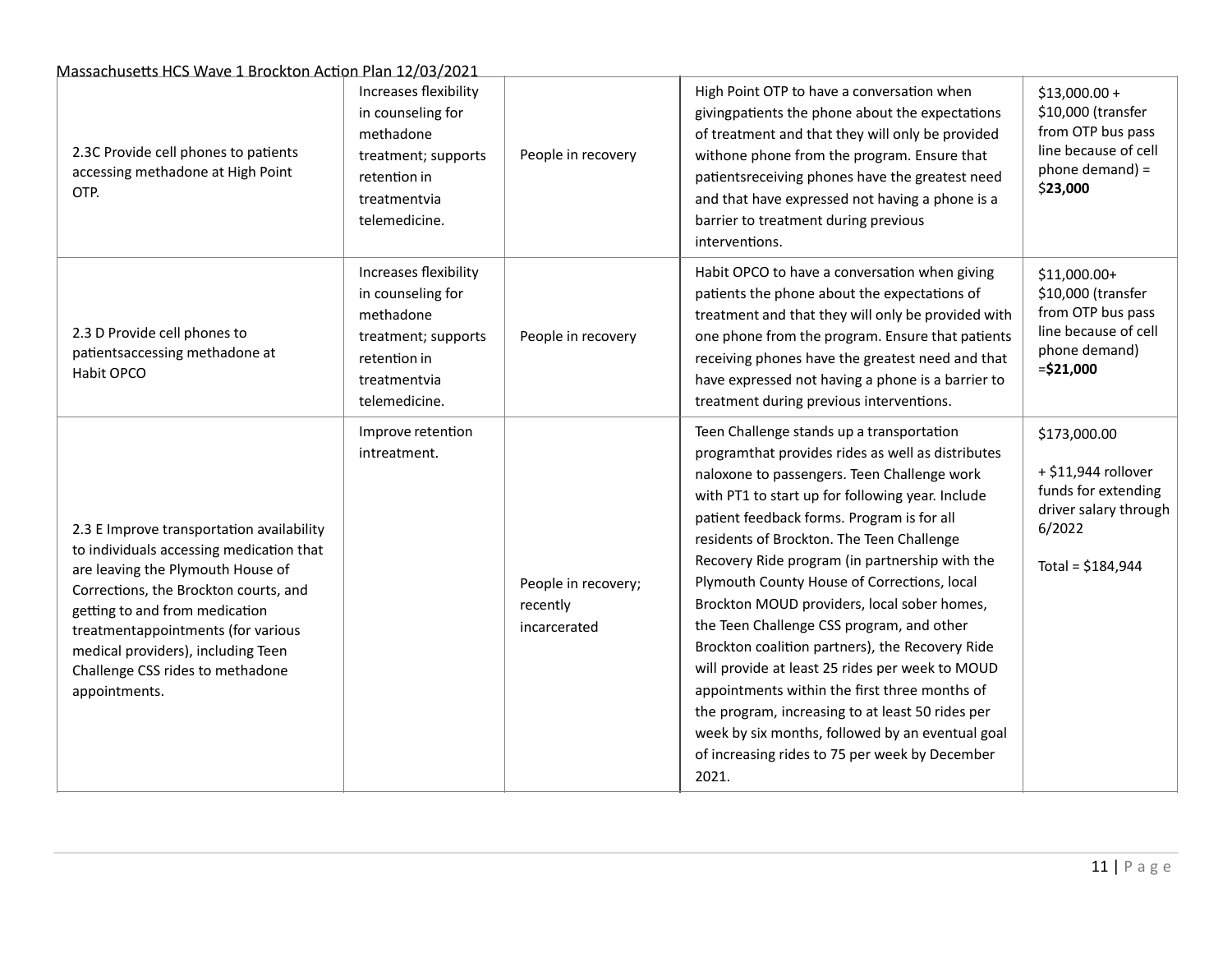| 2.3 F Improve transportation<br>availabilityfor patients accessing High<br>Point OTP.                                                                                  | Improve retention<br>intreatment.                                 | People in recovery                     | High Point OTP provide bus vouchers to patients<br>to increase retention in treatment if<br>transportation isa barrier for them. | \$6,500.00 (took<br>\$10,000 away for<br>cell phones 2.3c). |
|------------------------------------------------------------------------------------------------------------------------------------------------------------------------|-------------------------------------------------------------------|----------------------------------------|----------------------------------------------------------------------------------------------------------------------------------|-------------------------------------------------------------|
| 2.3 G Improve transportation<br>availability for patients accessing Habit<br>OPCO.                                                                                     | Improve retention<br>intreatment.                                 | People in recovery                     | Habit OPCO provide bus vouchers to patients to<br>increase retention in treatment if transportation<br>isa barrier for them.     | \$6,500.00 (took<br>\$10,000 away for<br>cell phones 2.3d). |
| 2.3 H Train Brockton Neighborhood<br>HealthCenter (BNHC) providers to<br>address mental health issues. Offer to<br>other<br>medical centers and hospitals in Brockton. | Increase retention<br>bytreatment co-<br>occurring<br>conditions. | People with co-<br>occurringconditions | Funding for staff salaries for training time.                                                                                    | \$30,000.00                                                 |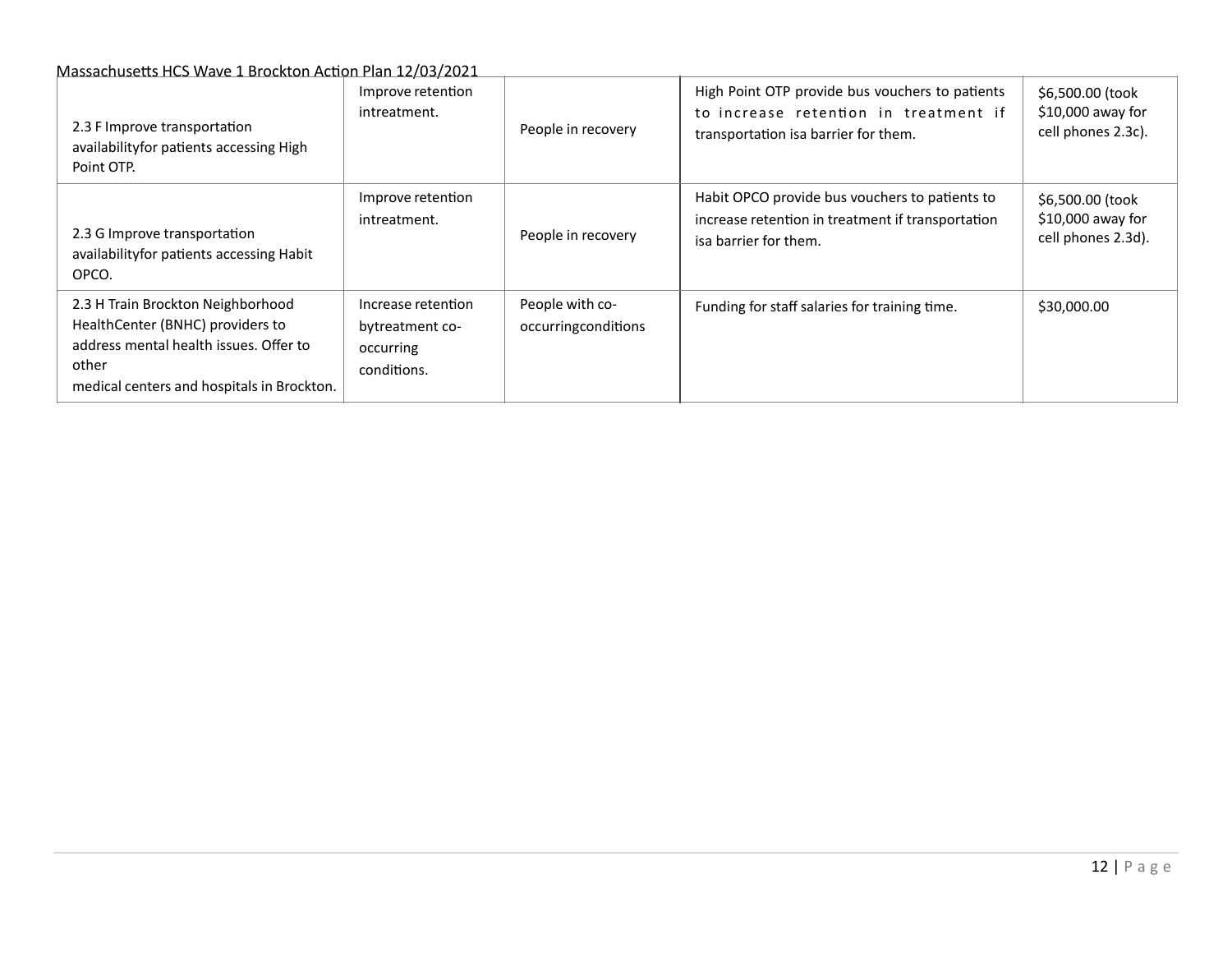|                                                                                                                        | Increase retention<br>bybetter                                          |                                                                       | OCY Mental Health Clinic will partner with<br>Signature Healthcare's OBAT team. The OBAT                                                                                                                                                                                                                                                                                                                                                                                                                                                                                                                                                                                                                                                                                                                                                                                                                                                                                                                                                                                                                          | \$50,000 |
|------------------------------------------------------------------------------------------------------------------------|-------------------------------------------------------------------------|-----------------------------------------------------------------------|-------------------------------------------------------------------------------------------------------------------------------------------------------------------------------------------------------------------------------------------------------------------------------------------------------------------------------------------------------------------------------------------------------------------------------------------------------------------------------------------------------------------------------------------------------------------------------------------------------------------------------------------------------------------------------------------------------------------------------------------------------------------------------------------------------------------------------------------------------------------------------------------------------------------------------------------------------------------------------------------------------------------------------------------------------------------------------------------------------------------|----------|
| 2.3 I Old Colony YMCA funding approval<br>tostaff clinician at Signature OBAT who<br>could support with psychotherapy. | supporting people<br>with co- occurring<br>mental health<br>conditions. | People who are in<br>recovery and with<br>co-occurring<br>conditions. | setting provides outpatient opioid agonist<br>treatment to patients, but is in need of other<br>therapeutic and clinical services as medication<br>alone is not effective. The OCY would staff a<br>clinician to work 2 days per week on site at<br>Signature health's OBAT center in Abington. This<br>clinician ideally would be a licensed clinician<br>(LADC, LMHC, LCSW or LICSW or other with<br>equivalent skills) with a minimum of 2 years<br>providing substance abuse treatment. Also he or<br>she ideally would identify in a minority group<br>(BIPOC) that is reflected in the Brockton<br>community. The clinician would be educated on<br>and comfortable treating clients who are BIPOC.<br>This service will allow patient to access therapy<br>at the time they are at the office to receive<br>medication. This is when patients are most<br>motivated to engage in therapy. This service<br>would also assist the OBAT team to seelonger<br>term success in their patient's recovery but<br>having access to psychotherapy. The clinician on<br>site would be available to provide immediate |          |

|  | intervention, assess and make referrals,<br>connectclients to appropriate self-help/ peer<br>recovery support, and provide<br>psychoeducation. The clinician would educate<br>patient on the use of Naloxone to prevent |  |
|--|-------------------------------------------------------------------------------------------------------------------------------------------------------------------------------------------------------------------------|--|
|  | overdose and other harm reduction skills.                                                                                                                                                                               |  |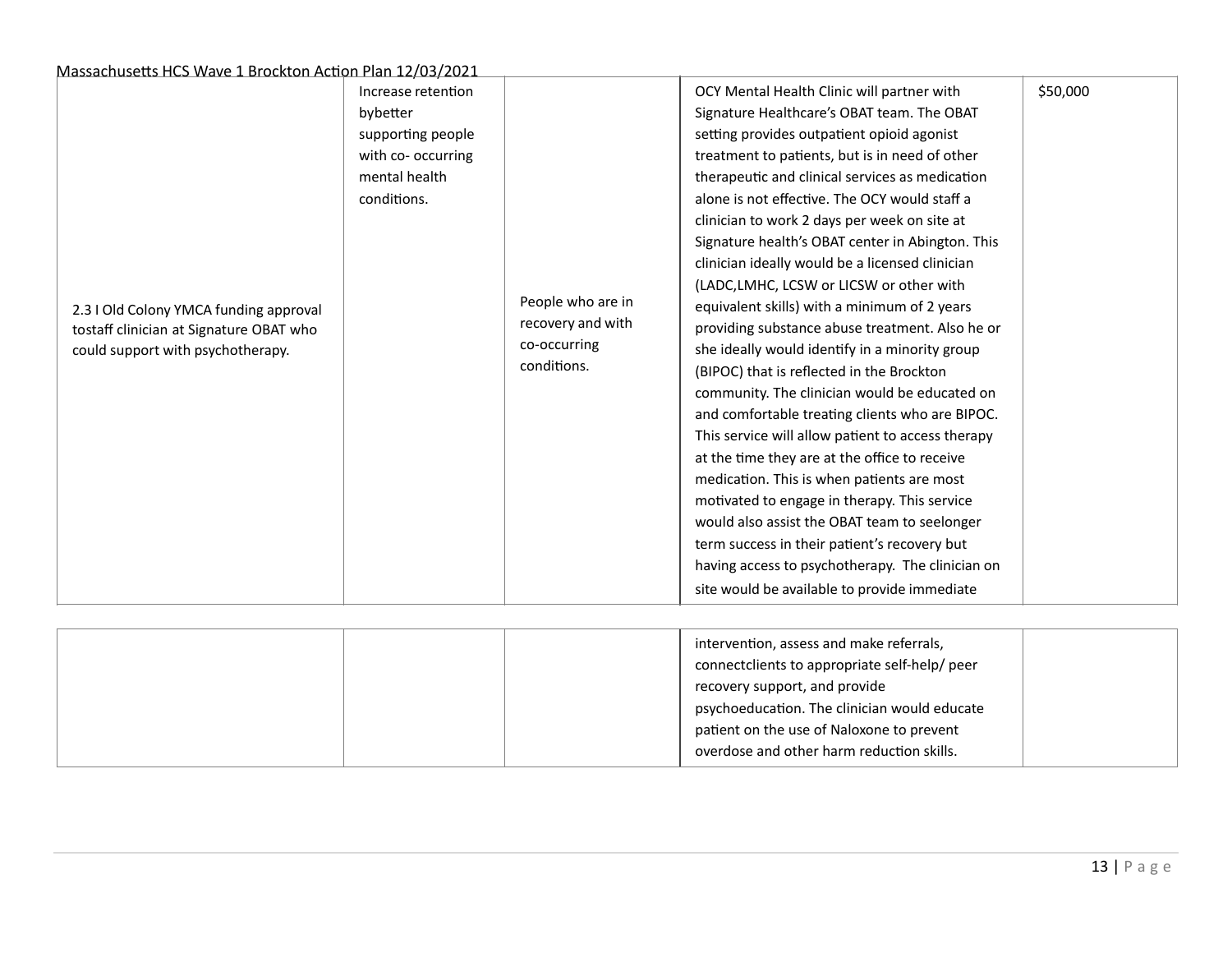| 2.3 J Community-wide cultural<br>humilitytraining in substance use<br>disorder treatment for Brockton                                                                               | Promote racial<br>equityby better<br>understanding<br>healthdisparities in<br>substance use<br>disorder treatment. | Providers, people<br>who use drugs,<br>people in recovery,<br>general public                                                                                                             | This training will explore the development of<br>disparities in the US and their impacts on<br>marginalized communities. Utilizing a social<br>justiceframework the participants will learn<br>about building health equity and community<br>engagement. Participants will also learn about<br>approaches and strategies grounded in cultural<br>humility and cultural intelligence, and will learn<br>about the Enhanced CLAS Standards, Cultural<br>Self- Assessments and other tools designed to<br>improve services and eliminate health<br>disparities.                                                                                                                                                                                                                                                                                                       | \$1000.00                                                                                                                         |
|-------------------------------------------------------------------------------------------------------------------------------------------------------------------------------------|--------------------------------------------------------------------------------------------------------------------|------------------------------------------------------------------------------------------------------------------------------------------------------------------------------------------|--------------------------------------------------------------------------------------------------------------------------------------------------------------------------------------------------------------------------------------------------------------------------------------------------------------------------------------------------------------------------------------------------------------------------------------------------------------------------------------------------------------------------------------------------------------------------------------------------------------------------------------------------------------------------------------------------------------------------------------------------------------------------------------------------------------------------------------------------------------------|-----------------------------------------------------------------------------------------------------------------------------------|
| 2.3 K Increasing engagement and retention<br>of patients on MOUD treatment through<br>Equity Optimization processes at Signature<br>OBAT (in collaboration with Old Colony<br>YMCA) |                                                                                                                    | Providers, people who<br>use drugs, people in<br>recovery, People with co-<br>occurringconditions,<br>Non-English speaking<br>individuals, BIPOC<br>(specifically Black<br>Brocktonians) | New strategy (added 12/1/21) to optimize<br>Signature OBAT MOUD treatment by making<br>plan for workflow, physical environment, and<br>other adjustments to reach and serve<br>disproportionately affected people of color with<br>OUD.<br>This modification aims to improve Signature<br>OBAT's ability to reach and provide MOUD and<br>other services to disproportionately affected<br>Black, Indigenous, and People of Color, and<br>Immigrants.<br>It is an extension of the new partnership<br>between Old Colony YMCA (OCY) and Signature<br>OBAT, begun with sharing OCY mental health<br>clinician Patrick Forde to work two days a week<br>at Signature OBAT. The OCY Diversity, Equity, and<br>Inclusion Specialist Jimmy Juste will be funded to<br>work with Signature OBAT and engaging the<br>OBAT team to work with Jimmy to develop the<br>plan. | \$17,813<br>for DEI Specialist<br>time, focus group<br>expenses including<br>iPad, incentives for<br>participants, and<br>travel. |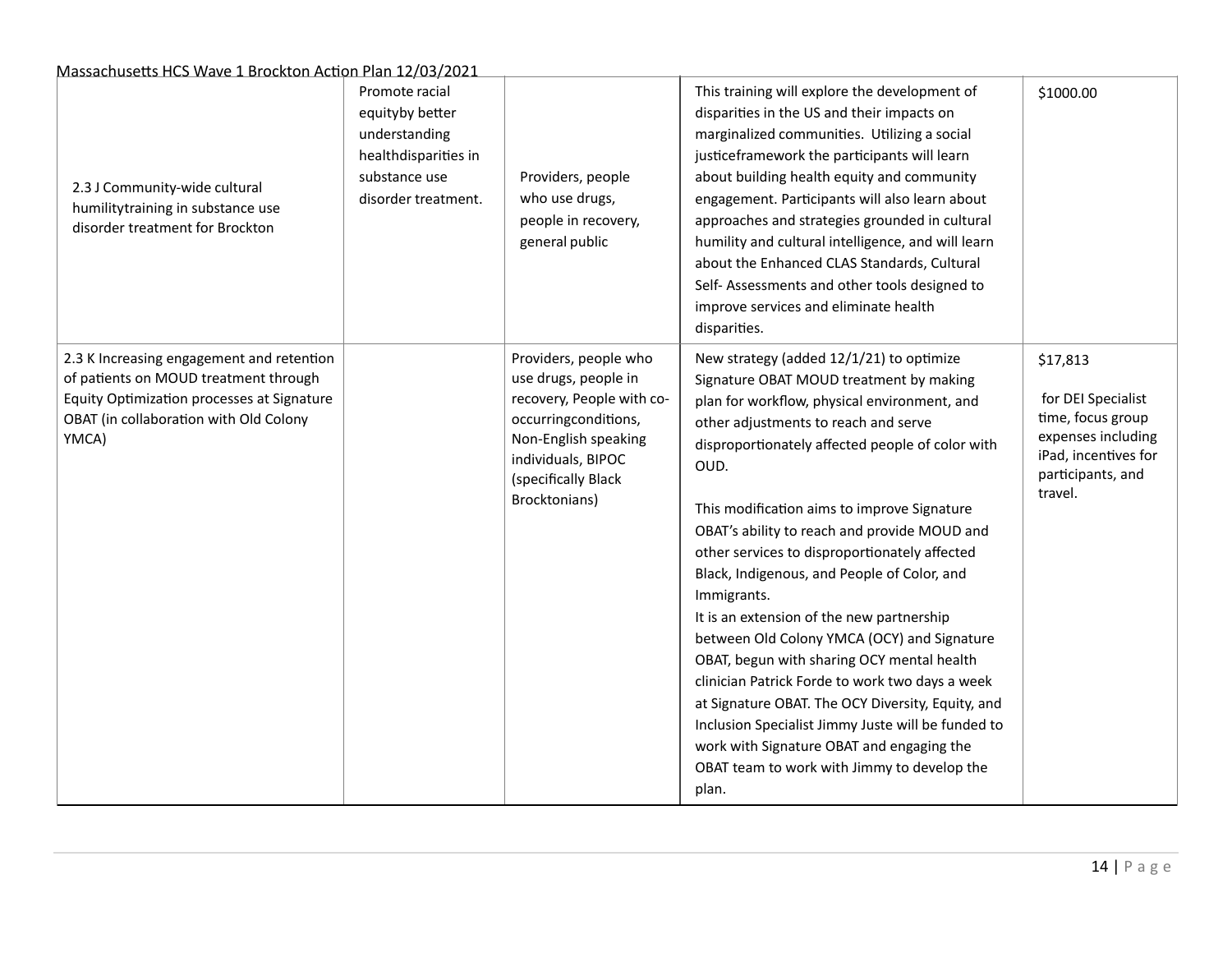| <b>Objective 3: Improve Prescription Opioid Safety</b>                                            |                                                                                                                                                                 |                                                              |                                                                                                                                                                                                                                                                                                                                                                                                          |          |  |
|---------------------------------------------------------------------------------------------------|-----------------------------------------------------------------------------------------------------------------------------------------------------------------|--------------------------------------------------------------|----------------------------------------------------------------------------------------------------------------------------------------------------------------------------------------------------------------------------------------------------------------------------------------------------------------------------------------------------------------------------------------------------------|----------|--|
| 3.1 a Create educational series<br>promotingsafe opioid prescribing &<br>Brockton-area resources. | Promote safer<br>prescribing by<br>bringing together<br>multiple medical<br>disciplines, and<br>potentially<br>highlighting<br>findings from Pain<br>and Opioid | Providers, people who<br>use drugs, and people<br>inrecovery | Series of 2-3 webinars targeting physicians,<br>nurse practitioners, physician assistants,<br>Doctors of Osteopathic Medicine, pharmacists,<br>nurses acrossmultiple specialties, starting in late<br>fall 2020.<br>Incorporate Scope of Pain Training for<br>individualswith chronic pain.<br>Provide relevant continuing education unit<br>(CEU) credits (continuing medical education/<br>CME in risk | \$500.00 |  |

| Management | management, continuing nursing education/           |
|------------|-----------------------------------------------------|
| Committee  | CNE, pharmacist)                                    |
| (POMAC).   | Possible in-person event to be held at              |
|            | TeenChallenge or Brockton Nursing                   |
|            | School.                                             |
|            | Include promotion of Massachusetts                  |
|            | Consultation Service for Treatment of Addiction     |
|            | and Pain (MCSTAPP). MCSTAP supports                 |
|            | Massachusetts clinicians in increasing their        |
|            | capacity for, and comfort in, using evidence-       |
|            | based practices to screen, diagnose, treat, and     |
|            | manage the care of allpatients with chronic pain,   |
|            | substance use disorders, or both. Providers can     |
|            | call service for free and receive support. https:// |
|            | www.mcstap.com/Default.aspx                         |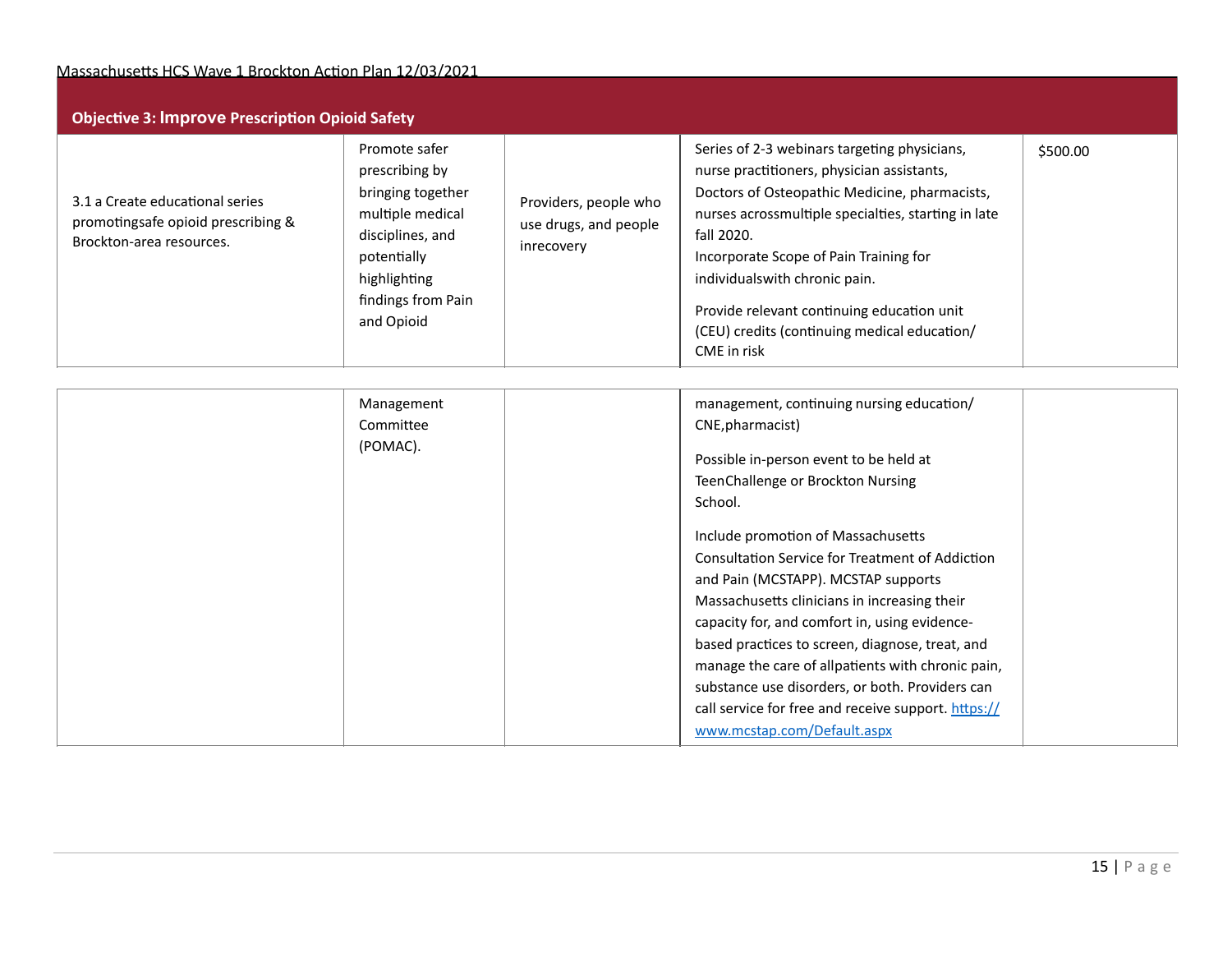| 3.1 b Promote Massachusetts<br><b>Consultation Service for Treatment</b><br>ofAddiction and Pain (MCSTAPP). | Support to<br>providersfor safer<br>prescribing<br>through one on<br>one consultations. | <b>Providers</b> | MCSTAP supports Massachusetts clinicians in<br>increasing their capacity for, and comfort in,<br>usingevidence-based practices to screen,<br>diagnose, treat, and manage the care of all<br>patients with chronic pain, substance use<br>disorders, or both.<br>Providers can call service for free and receive<br>support. https://www.mcstap.com/Default.aspx | \$0 |
|-------------------------------------------------------------------------------------------------------------|-----------------------------------------------------------------------------------------|------------------|-----------------------------------------------------------------------------------------------------------------------------------------------------------------------------------------------------------------------------------------------------------------------------------------------------------------------------------------------------------------|-----|
|-------------------------------------------------------------------------------------------------------------|-----------------------------------------------------------------------------------------|------------------|-----------------------------------------------------------------------------------------------------------------------------------------------------------------------------------------------------------------------------------------------------------------------------------------------------------------------------------------------------------------|-----|

| <b>Selected Strategies</b>                                                                                                                                                                                                           | Go<br>al                                                                        | <b>Targeted Populations</b>                                             | <b>Type of Communications Activity (promote</b><br><b>EBPs or HCS campaigns)</b> | <b>HEAL Funding</b> |
|--------------------------------------------------------------------------------------------------------------------------------------------------------------------------------------------------------------------------------------|---------------------------------------------------------------------------------|-------------------------------------------------------------------------|----------------------------------------------------------------------------------|---------------------|
| <b>Communications</b>                                                                                                                                                                                                                |                                                                                 |                                                                         |                                                                                  |                     |
| 4.a Place posters advertising four (4)<br>programs (BNHC Mobile Medical Unit,<br>Teen Challenge Recovery Ride, Homeless<br>Improvement Project Telemedicine,<br>NeverUse Alone hotline) on the 4 bus<br>queen ads & 20 interior ads. | Get the word out<br>about new<br>programs in<br>Brockton to general<br>audience | People who are going<br>toutilize the new<br>services being<br>launched | <b>Promote EBPs</b>                                                              | \$3,960             |

| 4.b Series of Cape Verdean radio<br>segments on harm reduction, naloxone,<br>medications, and reducing stigma to<br>reachimmigrant communities, and<br>particularly older folks. Get the word<br>out about new programs launched<br>under HEAL, share information about<br>harm reduction, naloxone, medication,<br>and overcoming stigma, and hear from<br>people at different<br>stages of addiction and recovery. | Reach Cape<br>VerdeanCreole<br>speakers | Immigrants and<br>non-English<br>speakers | Promote EBPs | \$3960 total:<br>\$2360 for radio<br>segment plus<br>\$1600 for speaker<br>stipends (\$200<br>stipend for each<br>speaker $-2$<br>speakers per<br>session, 4 sessions) |
|----------------------------------------------------------------------------------------------------------------------------------------------------------------------------------------------------------------------------------------------------------------------------------------------------------------------------------------------------------------------------------------------------------------------|-----------------------------------------|-------------------------------------------|--------------|------------------------------------------------------------------------------------------------------------------------------------------------------------------------|
|----------------------------------------------------------------------------------------------------------------------------------------------------------------------------------------------------------------------------------------------------------------------------------------------------------------------------------------------------------------------------------------------------------------------|-----------------------------------------|-------------------------------------------|--------------|------------------------------------------------------------------------------------------------------------------------------------------------------------------------|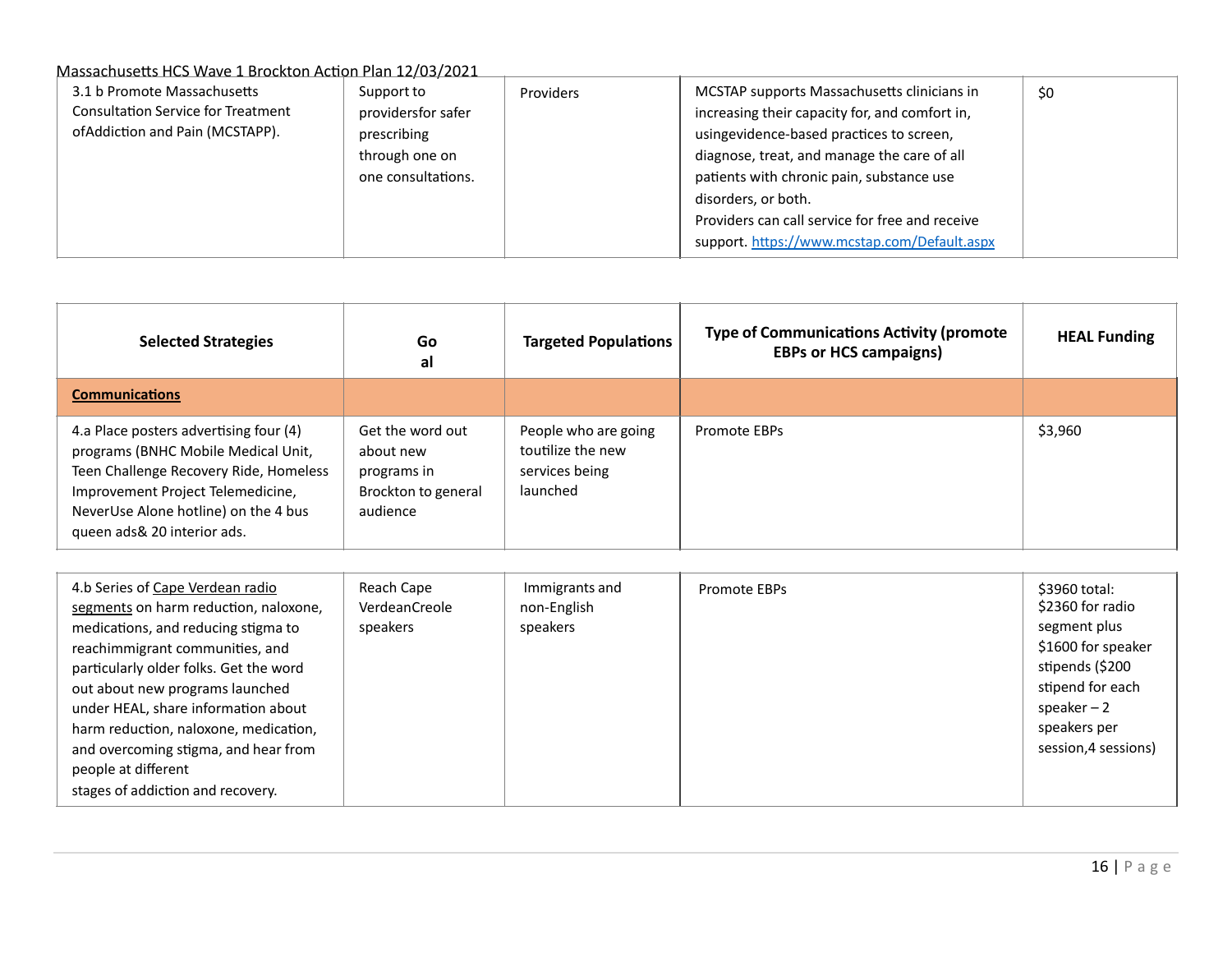| 4.c Series of Haitian radio segments on<br>harm reduction, naloxone,<br>medications, and reducing stigma to<br>reach immigrant communities, and<br>particularly older folks. Get the word<br>out about new programs launched<br>under HEAL, share information about<br>harm reduction, naloxone, medication,<br>and overcoming stigma, and hear from<br>people at different stages of<br>addiction and recovery. | Reach Haitian<br>Creolespeakers                                                                                                                                                                                        | Immigrants and<br>non-English<br>speakers | Promote EBPs | \$3600 total: \$2000<br>for radio segment<br>plus \$1600 for<br>speaker stipends<br>(\$200 stipend for<br>each speaker $-2$<br>speakers per<br>session, 4 sessions) |
|------------------------------------------------------------------------------------------------------------------------------------------------------------------------------------------------------------------------------------------------------------------------------------------------------------------------------------------------------------------------------------------------------------------|------------------------------------------------------------------------------------------------------------------------------------------------------------------------------------------------------------------------|-------------------------------------------|--------------|---------------------------------------------------------------------------------------------------------------------------------------------------------------------|
| 4.d Strategy to reach Spanish speakers.                                                                                                                                                                                                                                                                                                                                                                          | Create working<br>group that meets<br>periodically<br>specifically to<br>identify strategies<br>for reaching<br>Spanish speakers.                                                                                      | Immigrants and<br>non-English<br>speakers | Promote EBPs | $\pmb{0}$                                                                                                                                                           |
| 4.e Advertise Never Use Alone service<br>widely in Brockton, by creating stickers<br>fordistributing to local organizations so<br>they can include them in their own<br>materials toget the word out about the<br>program.                                                                                                                                                                                       | Get the word out<br>about Never Use<br>Alone to people<br>accessing programs<br>inBrockton. Stickers<br>to be printed for<br>severallocal<br>organizations, other<br>strategies to<br>advertise will be<br>determined. | People who use drugs                      | Promote EBPs | \$1,448                                                                                                                                                             |
| 4.f Advertise Never Use Alone service<br>widely in Brockton by partnering with<br>24 Hr. Power and having Artists for<br>Recovery<br>develop materials.                                                                                                                                                                                                                                                          | Get the word<br>out about<br>Never Use<br>Alone to a<br>wider<br>general audience in                                                                                                                                   | People who use drugs                      | Promote EBPs | \$2,032                                                                                                                                                             |